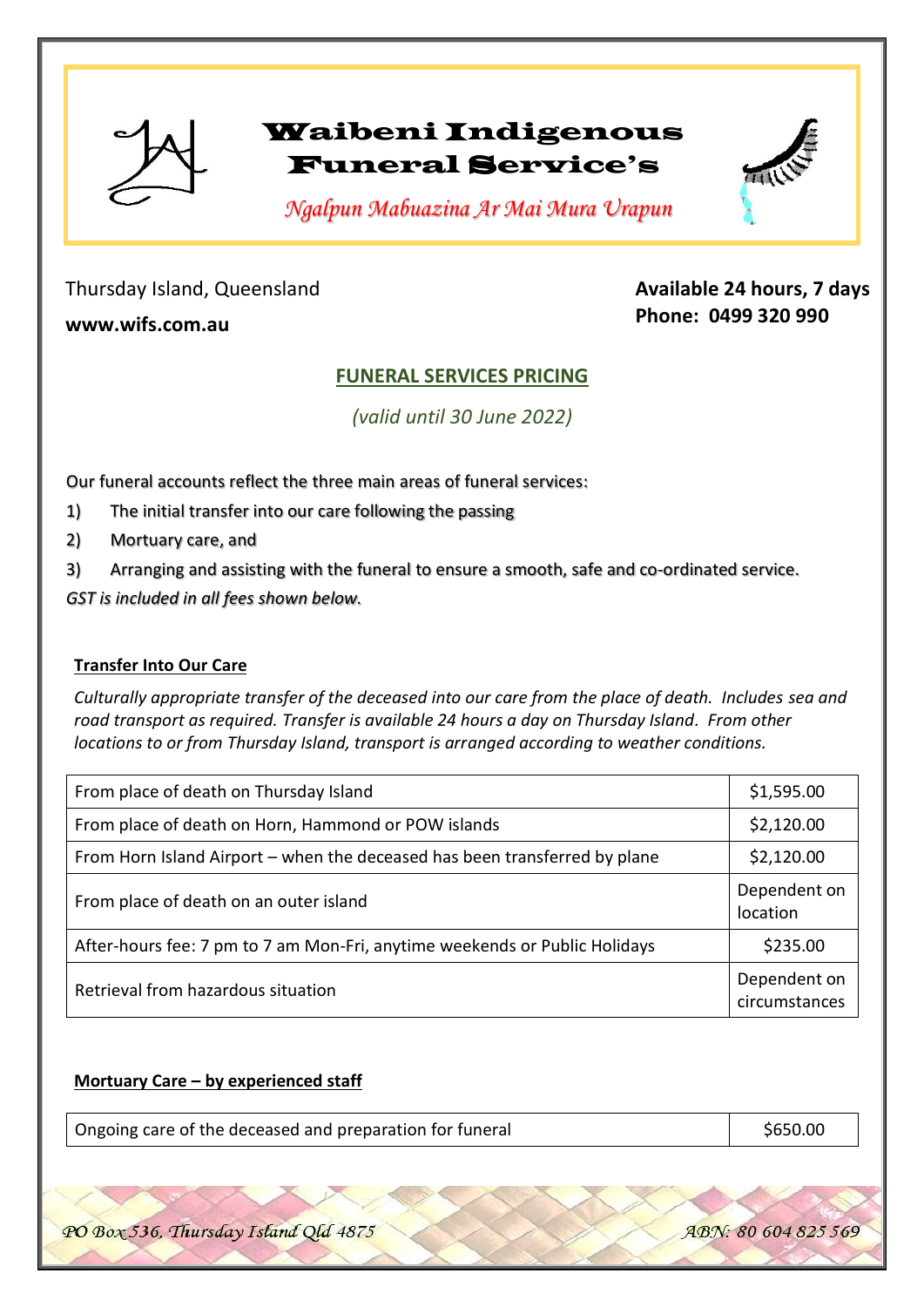#### **Professional Fees**

*Professional fees cover the full-service management of the funeral, burial or cremation. To avoid confusion, we deal only with the designated marigeth or authorised person to provide guidance, expertise and care so that all administrative and legal requirements are met. This fee also includes hearse transport and ferry transport to Horn Island where required.*

*Fees below are based on a standard adult weekday funeral service. Weekend funeral services are also available at an additional cost.*

| Funeral service on Thursday Island (a 60 minute church service followed by final<br>resting at cemetery). Monday - Friday                         | \$3,150.00                |
|---------------------------------------------------------------------------------------------------------------------------------------------------|---------------------------|
| Funeral service on NPA or another island in the Torres Strait region - includes road<br>and sea transport to Horn Island airport. Monday - Friday | \$3,485.00                |
| Weekend funeral service charge                                                                                                                    | \$250.00                  |
| Additional transport costs will apply, e.g. accompanying passengers, charter flights.                                                             | As charged by<br>supplier |

#### **Viewing**

| Viewing of the deceased (for a period of up to 60 minutes during business hours) | No Cost  |
|----------------------------------------------------------------------------------|----------|
| Additional viewing, per hour (during business hours)                             | \$55.00  |
| Residential home visit on day of funeral (up to 60 minutes)                      | \$665.00 |

#### **Coffins / Caskets**

*We offer a wide range of coffins and caskets, and can personalise any of these with your choice of artwork. See our coffin catalogue for details of available coffins and caskets. Our funeral director will assist with the most appropriate coffin or casket for individual circumstances.* 

| In stock coffins with fixed handles $-$ adult sized from                                                                                          | \$2,990.00                |
|---------------------------------------------------------------------------------------------------------------------------------------------------|---------------------------|
| Replace fixed handles with drop handles to any in-stock coffin - add                                                                              | \$40.00                   |
| Caskets from                                                                                                                                      | \$4,990.00                |
| Expressions coffins from (freight extra as charged by supplier)                                                                                   | \$3,500.00                |
| Accessories, e.g. Rose, RIP, name plate, cross, crucifix in silver or gold from                                                                   | \$7.95                    |
| Own coffin handling fee                                                                                                                           | \$550.00                  |
| Additional freight costs will apply to coffins or caskets that need to be air freighted<br>to Thursday Island, or for transfer to outside islands | As charged by<br>supplier |